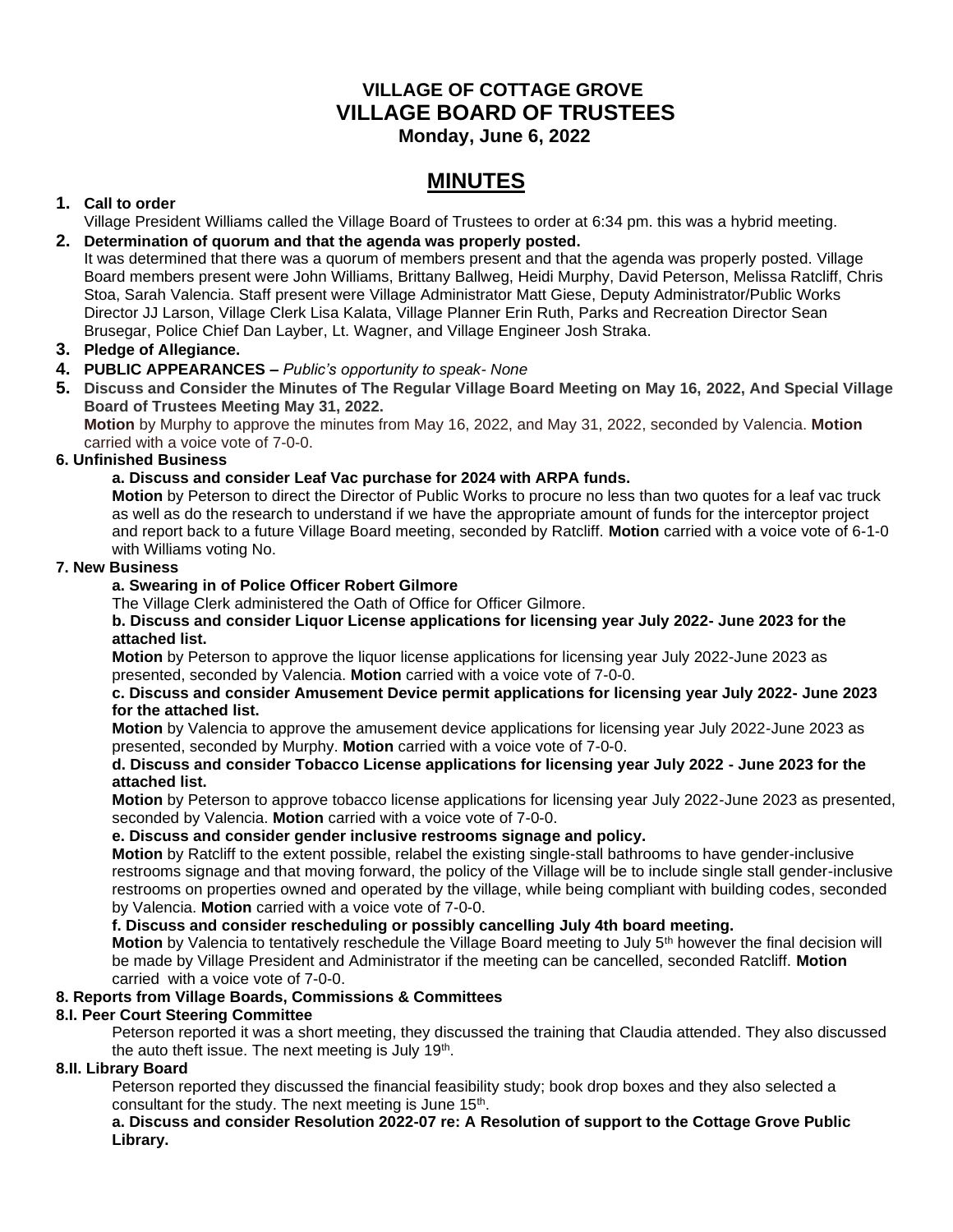**Motion** by Valencia to approve Resolution 202-07 as presented, seconded by Murphy. **Motion** carried with a voice vote 7-0-0.

#### **8.III. Deer-Grove EMS Commission**

Valencia reported they hired the two full time paramedics, the new ambulance is in transit, they elected officers and Valencia will be the Chair and Frutiger is Secretary.

#### **8.IV. Natvig Landfill Monitoring Review Committee**

Peterson reported they elected Andres and the Chair and Peterson as the Secretary. They also approved the bills. The next meeting is July  $25<sup>th</sup>$  at 6:15 p.m.

#### **8.V. Joint Fire Department Committee**

Peterson reported engine #3 is going up on Wisconsin Surplus to be sold. They discussed mutual aid partnerships and PAA's recommendation on the funding of the department by the municipalities and they will continue to work on that. They toured the new engine.

#### **8.VI. Law Enforcement Committee**

Williams reported they discussed the monthly reports.

#### **8.VII. Parks, Recreation & Forestry Committee**

Murphy reported they discussed the public notification of herbicide and fertilizer applications at parks, they approved the Boy Scott Troop 145 to use Fireman's Park and MG Boys Soccer to use Bakken Park.

#### **a. Discuss and consider allowing Boy Scout Troop 145 to have a campout in Fireman's Park on September 24, 2022.**

**Motion** by Peterson to approve Boy Scout Troop 145 to use Fireman's Park on September 24, 2022, seconded by Valencia. **Motion** carried with a voice vote of 7-0-0.

#### **b. Discuss and consider allowing Monona Grove Boys Soccer to have a campout at Bakken Park on August 19, 2022.**

**Motion** by Valencia to approve Monona Grove Boys Soccer to use Bakken Park on August 19, 2022, seconded by Peterson. **Motion** carried with a voice vote of 7-0-0.

#### **c. Discuss 2022 parks project bids and next steps.**

Village Engineer Straka will work with contractors of the projects and bring back to the bid awards to next meeting.

## **9. Reports from Village Officers**

**a. Stafford Rosenbaum**

**i. Legal briefings/status updates-** No report

#### **b. Village Administrator**

#### **i. Kick off of 2022-2023 Prioritization Process**

Giese reported the Board members can submit their priorities by June 14<sup>th</sup> and will be on the agenda for June 20<sup>th</sup> if everything is returned by then.

#### **10. Communications and Miscellaneous Business**

**a. Consider approval of vouchers.**

**Motion** by Ratcliff to approve the vouchers as presented in the amount of \$220,781.78 seconded by Peterson. The check sequence goes from check #50228 to #50288. **Motion** carried with a voice vote of 7-0-0.

**b. Correspondence –** Emails in support of the library as a priority.

**c. Upcoming Community Events-** Fireman's Festival, Toddler time at Glacial Drumlin on June 11th @ 9:30 am. **d. Future agenda items-** Plan Commission items, Ehlers for the borrowing.

#### **11**. **Closed Session: This Closed Session Is to Establish Negotiating Position Regarding Deer-Grove EMS District and Joint Fire Agreements. The Village of Cottage Grove Village Board will enter into Closed Session pursuant to Wisconsin State Statute §19.85 (1)(e) Deliberating or negotiating the purchasing of public properties, the investing of public funds, or conducting other specified public business, whenever competitive or bargaining reasons require a closed session.**

**Motion** by Williams to enter into closed session at 8:51 p.m. to Establish Negotiating Position Regarding Deer-Grove EMS District and Joint Fire Agreements. The Village of Cottage Grove Village Board will enter into Closed Session pursuant to Wisconsin State Statute §19.85 (1)(e) Deliberating or negotiating the purchasing of public properties, the investing of public funds, or conducting other specified public business, whenever competitive or bargaining reasons require a closed session, seconded by Ratcliff. **Motion** carried with a roll call vote Ballweg AYE, Murphy AYE, Peterson AYE, Ratcliff AYE, Stoa, AYE, Valencia AYE, Williams AYE.

## **12. Reconvene into Open Session and Possible Consideration of Closed Session Items**

**Motion** by Ratcliff to reconvene into open session at 7:22 pm, seconded by Peterson. **Motion** carried with a roll call vote Ballweg AYE, Murphy AYE, Peterson AYE, Ratcliff AYE, Stoa, AYE, Valencia AYE, Williams AYE.

#### **13. Adjournment**

**Motion** by Ratcliff to adjourn at 9:38 p.m., seconded by Peterson. **Motion** carried with a voice vote of 7-0-0.